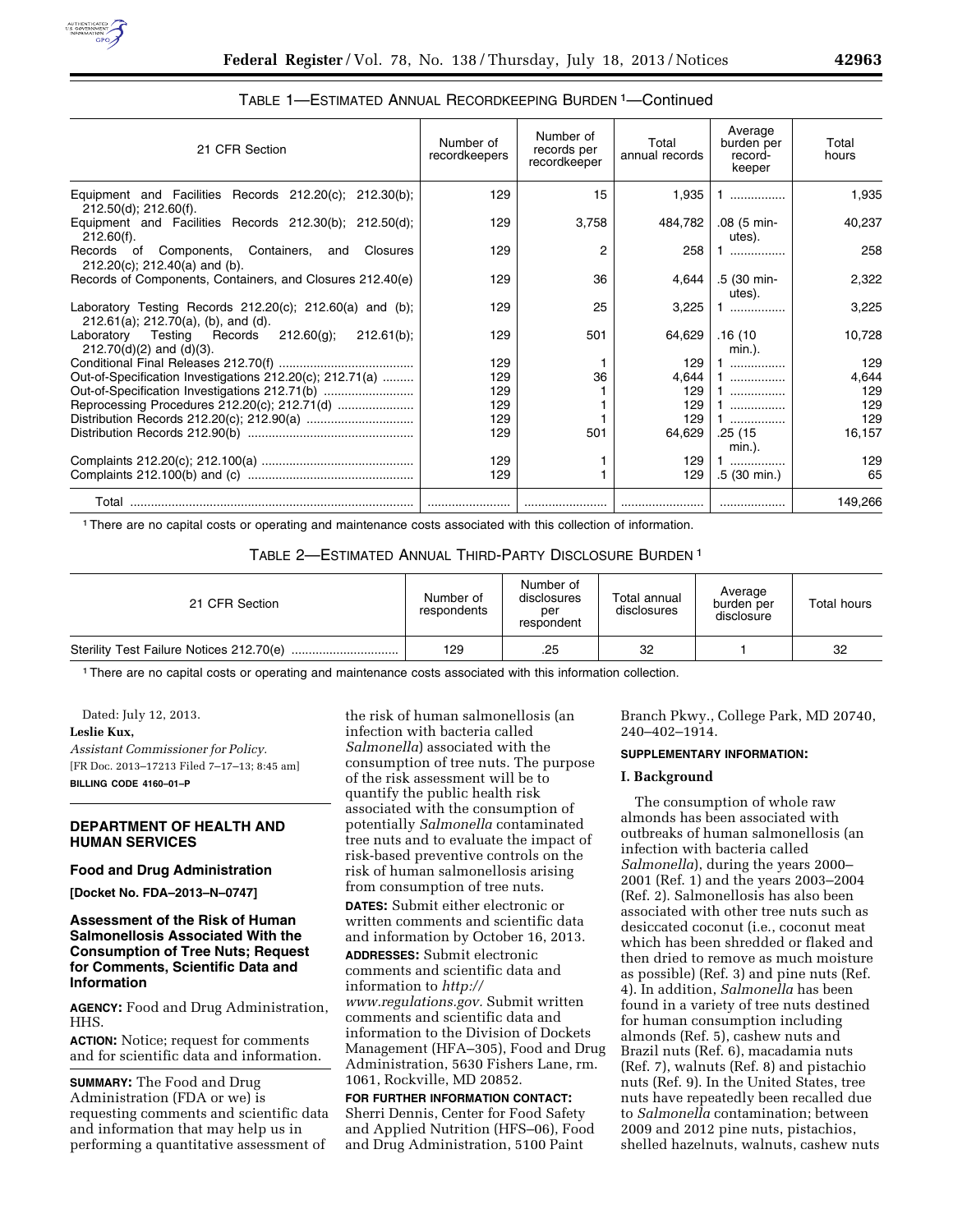and macademia nuts have been recalled because of potential *Salmonella*  contamination (Refs. 10 and 11). These outbreaks, published reports of *Salmonella* in tree nuts destined for human consumption, and recalls emphasize the need to assess the risk of salmonellosis associated with tree nuts intended for human consumption, and to evaluate the appropriate risk-based preventive controls needed to reduce the risk of human salmonellosis.

The exact sequence of events leading to human salmonellosis outbreaks from consumption of tree nuts is not fully understood. For example, during the 2000–2001 outbreak, investigations supported previous findings (Ref. 12) that contamination and crosscontamination risks exist within tree nut facilities and at preceding points of production (Ref. 1). Notably, the specific 2000–2001 *Salmonella* outbreak strain was shown to persist in one of the affected orchards for a period of at least 5 years, emphasizing the potential risk of cross-contamination even years after *Salmonella* is introduced into an orchard (Ref. 13).

Risk assessments can be used to evaluate potential risk reduction strategies; determine the adequacy and expected efficacy of preventive controls; and guide risk management policies, outreach efforts, data collection initiatives, and research priorities. The purpose of this risk assessment will be to quantify the public health risk associated with the consumption of tree nuts potentially contaminated with *Salmonella,* and to evaluate the impact of risk-based preventive controls on the risk of human salmonellosis arising from consumption of tree nuts. The risk assessment model will be used to evaluate practices used in the United States, as well as policies related to riskbased preventive controls. Specifically, the risk assessment will assist us in determining the levels of contamination reduction appropriate for reducing the risk of human salmonellosis from tree nuts.

# **II. Request for Comments and Scientific Data and Information**

We are requesting comments and the submission of scientific data and information relevant to this risk assessment. We specifically request scientific data and information concerning, but not limited to, the following factors that may affect the risk of human salmonellosis associated with the consumption of tree nuts:

1. *Salmonella* contamination in different tree nuts sampled at harvest, distribution (including transportation), manufacturing/processing plant

(including at times before, during, and after application of treatments designed to reduce bacterial contamination), retail, or anywhere else in the supply chain, including:

• The frequency of detecting the presence of *Salmonella* in different types of domestically produced or imported tree nuts, sampled at different stages of the farm-to-fork continuum as described previously. If available, for each data point, we also invite information regarding the following: (1) How the nuts were handled prior to analysis (e.g., pre-processing storage conditions, processing treatments and conditions, post-processing storage, etc.); (2) the size of the analytical unit; (3) number of positives; (4) total number tested and the time period in which the testing was conducted; (5) test method; and (6) sampling protocol (e.g., simple random, stratified random, targeted);

• The number of *Salmonella* present per amount (i.e., unit volume or weight) of contaminated domestically produced or imported tree nuts, sampled at different stages of the farm-to-fork continuum as described previously. If available, for each data point, we also invite information regarding the following: (1) How the nuts were handled prior to analysis (e.g., preprocessing storage conditions, processing treatments and conditions, post-processing storage, etc.); (2) the analytical method used; and (3) sampling protocol (e.g., simple random, stratified random, targeted). We ask that the testing data be provided in unaggregated form and that Most-Probable Number (MPN) patterns as well as raw data (e.g., number of positive and negative tubes per dilution step in the MPN analysis) be provided if available;

• The frequency of detecting the presence of *Salmonella* in tree nut lots associated with outbreaks of human salmonellosis. If available, for each data point, we also invite information regarding the following: (1) How the nuts were handled prior to analysis (e.g., pre-processing storage conditions, processing treatments and conditions, post-processing storage, etc.); (2) size of the analytical unit; (3) number of positives; (4) total number tested; (5) analytical test method; and (6) sampling protocol (e.g*.,* simple random, stratified random, targeted); and

• The number of *Salmonella* present per amount (i.e*.,* unit volume or weight) of contaminated tree nuts associated with outbreaks of human salmonellosis. If available, for each data point, we also invite information regarding the following: (1) How the nuts were handled prior to analysis (e.g., pre-

processing storage conditions, processing treatments and conditions, post-processing storage, etc.); (2) analytical method used; and (3) sampling protocols (e.g., simple random, stratified random, targeted). We ask that the testing data be provided in unaggregated form and that MPN patterns as well as raw data (e.g., number of positive and negative tubes per dilution step in the MPN analysis) be provided if available; in addition, we would ask that data regarding the variability in the number of *Salmonella*  cells present in different samples from the same lot of contaminated nuts associated with an outbreak also be provided if available.

2. *Salmonella* survival, growth or inactivation dynamics in different tree nuts during transportation and storage, including:

• Data or models on survival, growth or inactivation of *Salmonella* in specific tree nuts, including the potential effects of nut composition, water activity, and storage temperature;

• Data or models on survival, growth, or inactivation of *Salmonella* at different stages along the tree nut farmto-fork continuum, potentially as a function of relative humidity during storage, geographic region, or season; and

• Data or models on survival, growth or inactivation of *Salmonella* in different foods made with *Salmonella*contaminated tree nuts as ingredients.

3. Current food consumption practices in the United States, including:

• The frequency with which different tree nuts or foods containing tree nuts are consumed by population subgroups (e.g., general adult population, immunocompromised persons, and the elderly);

• The frequency with which different tree nuts are consumed raw (i.e., without undergoing any treatment designed to reduce bacterial contamination on tree nuts between the time of harvest and the time of consumption) by different population subgroups;

• The frequency with which tree nuts that have undergone treatments designed to reduce bacterial contamination are consumed by different population subgroups; and

• Serving sizes for different tree nuts, including serving sizes for consumption of raw tree nuts and/or tree nuts that have undergone treatments designed to reduce bacterial contamination between the time of harvest and the time of consumption.

4. Storage, handling and processing conditions that may affect *Salmonella*  survival, growth, or inactivation along